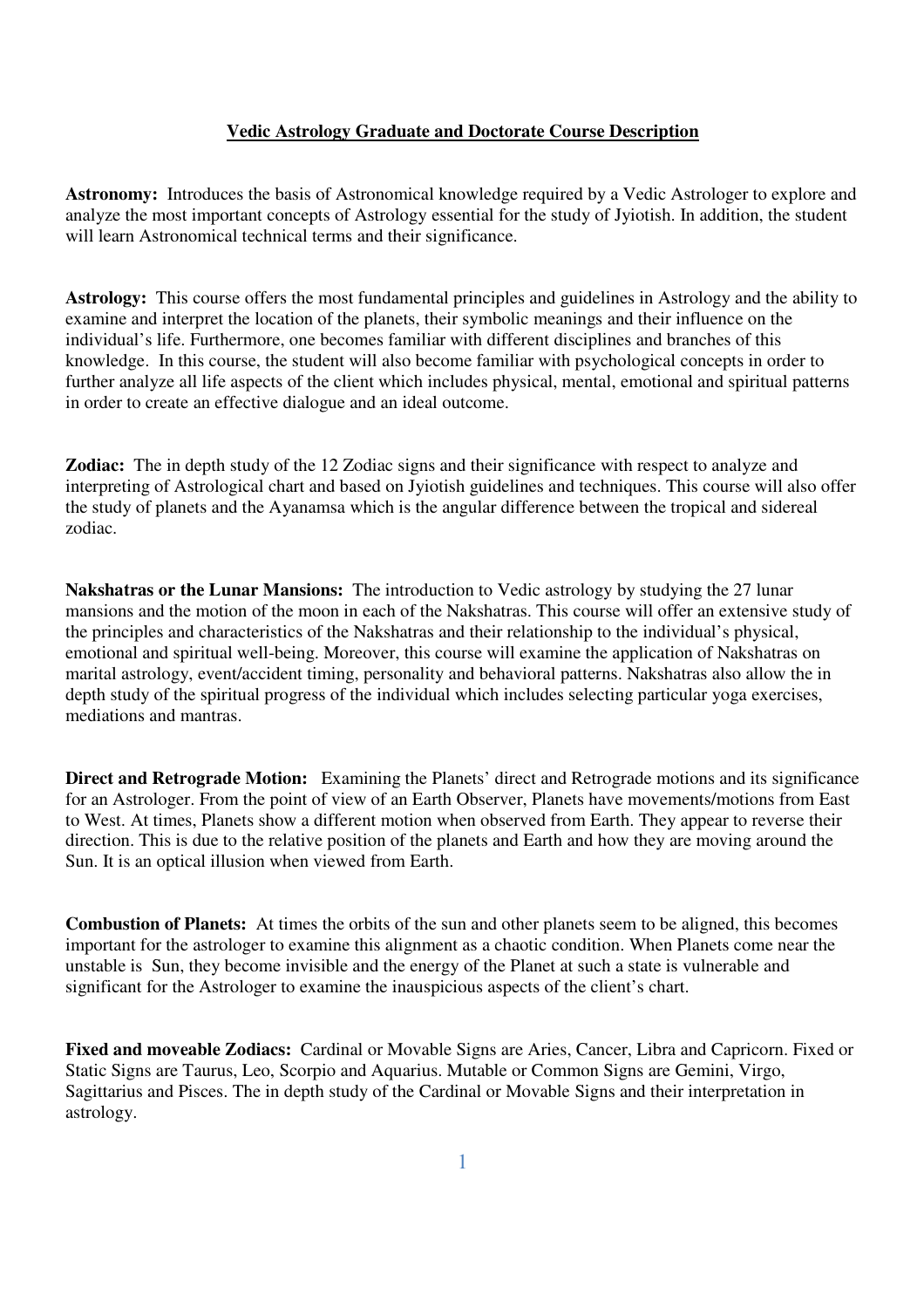**Ayanamsha:** The study of Ayanamha in Vedic Asrology is calculating astrological charts and Ayanamsa is the angular difference between the tropical and sidereal zodiac.

**Lunar months:** The lunar months are discussed and examined with respect to their significance in Vedic Astrology and as pillars for Jyiotish. Auspicious and in auspicious days (Muhurta) will also be studied.

**Astrological Houses:** The interpretation of the 12 Houses and their characteristics in order to examine the individual's life such as career, marriage, health etc. and allow for counseling in an effort to enhance the person's lifestyle.

**Planets:** The study of the movement of Planets as basis for Astrology in order to understand the relationship between the individual's physical, emotional and spiritual existence with respect to the universal laws.

**Computational Calculus (Casting a birth Chart):** This course will familiarize the student with the soft wares available for astronomy and other technological tools needed to analyze a birth chart and also the mathematics required for the understanding of the programs.

**Sub Planets:** The general approach of star systems and the study of celestial bodies although they do not have a specific mass in the sky but they can have special effects and allow the student to study the chart from different perspectives. . This course will focus on those specific points in space that are mathematically computable and can also have distinct and complex effects on Earth.

**Graha Bala:** Studying the Planets and their strengths and weaknesses based on different systems of analysis. These systems include Shad Balas, Ashtakavarga and Varshaphala.

**Dashas:** The study of planetary periods, analyzing the planetary-periods effects on different aspects of an individual' s life. This course identifying important life potentials such as in one' s career, relationships etc in different planetary periods.

**Principles of reading charts:** The ultimate objective of all Astrology is to be able to assess the individual's life patterns, past experiences and the future events in order to provide constructive guidance on different aspects of life. This course will combine chart reading techniques with counseling tools which will allow for a better understanding and analysis of the psychological issues and improve communication between Astrologer and client.

**Planet in different signs and houses:** One of the fundamental aspects of Astrology is the specific meaning of each Planet in each sign and its location in each House and this course will interpret in detail the significance of each planet and its implication in each sign and in each house.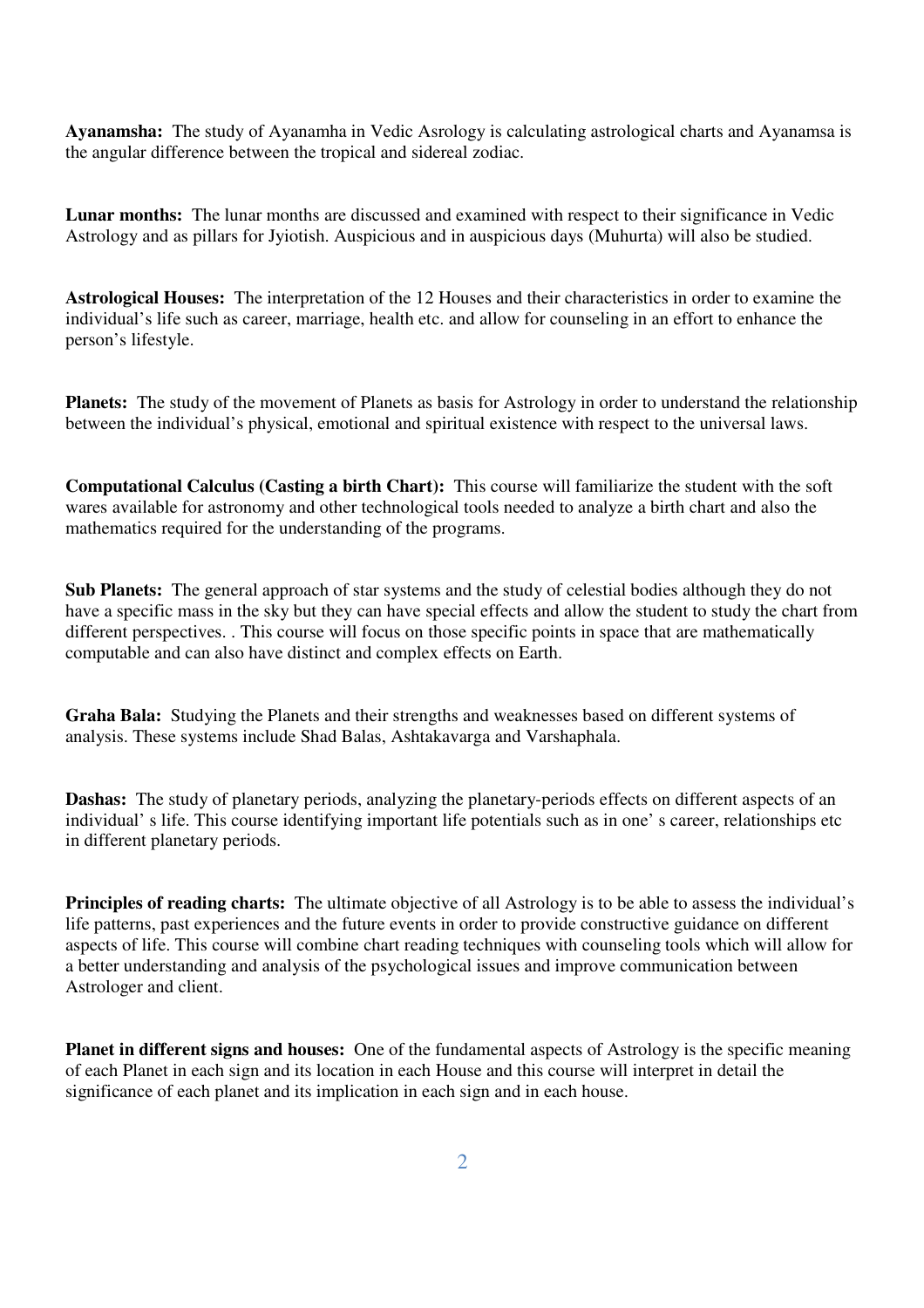**Planet in different signs and houses**: One of the fundamental aspects of Astrology is the specific meaning of each Planet in different signs and houses and this course will interpret in detail the significance of planets and their implication in different signs and houses.

**Yoga based on ownership of houses**: Yoga is one of the most important topics in Vedic Astrology and the formations based on the ownership of houses. There are over 100 Yogas identified in Jyotish and this course will examine the most important and relevant.

**Vargas:** This course studies the Rashi chart or the Astrological chart and their 16 subdivision charts called Vargas intended to comprehend different aspects of the person's life and better determine the issues involved in their personality.

**Nabhasa Yoga:** The set of planetary arrangements that provide a general perspective of the individual's life patterns, strengths and weaknesses and predispositions and signify the personality of the person.

**Muhurta (Astrology of Election):** One of the most important reasons to study a chart is to determine auspicious occasions through and this course will examine the techniques extensively. Students will study Panchangams and Planetary Transits as tools to better evaluate auspicious days in one's chart.

**Ashtakavarga:** An in depth study of how Ashtakavarga method of chart reading is done. The course will also examine the strength and weaknesses of planets, the function of the individual with respect to the strength and weaknesses of the Planets from the perspective of Ashtakavarga. Other applications of this knowledge will also be studied in relation to health and any major issues and longevity.

**Prashna (Horary Astrology) :** Horary astrology is when a chart is drawn based on a specific question from the client. Prashna will be studied from the point of view of two important systems namely Parashara and Tajika extensively.

**Gochara( Planetary transits ) :** One of the most important subjects in Astrology is appropriate chart This prediction. This course will enable the student to learn the tools needed for an accurate prediction. course will focus on two perspectives; Ashtakavarga chart and planets' position towards the moon and ascendant in the Rashi chart.

**Mathematical calculation of longevity:** In Astrology there is a possibility to approximately determine longevity through by utilizing different traditions including Ashtakavarga. A collection of these methods will be taught and compared in this course since Longevity is very important in reading and analyzing a chart especially with regards to marriage charts.

**Medical Astrology:** Astrological charts can show the health of the individual, their immune system and the possibility of any disease. The latter information is important in preventive medicine if the individual is